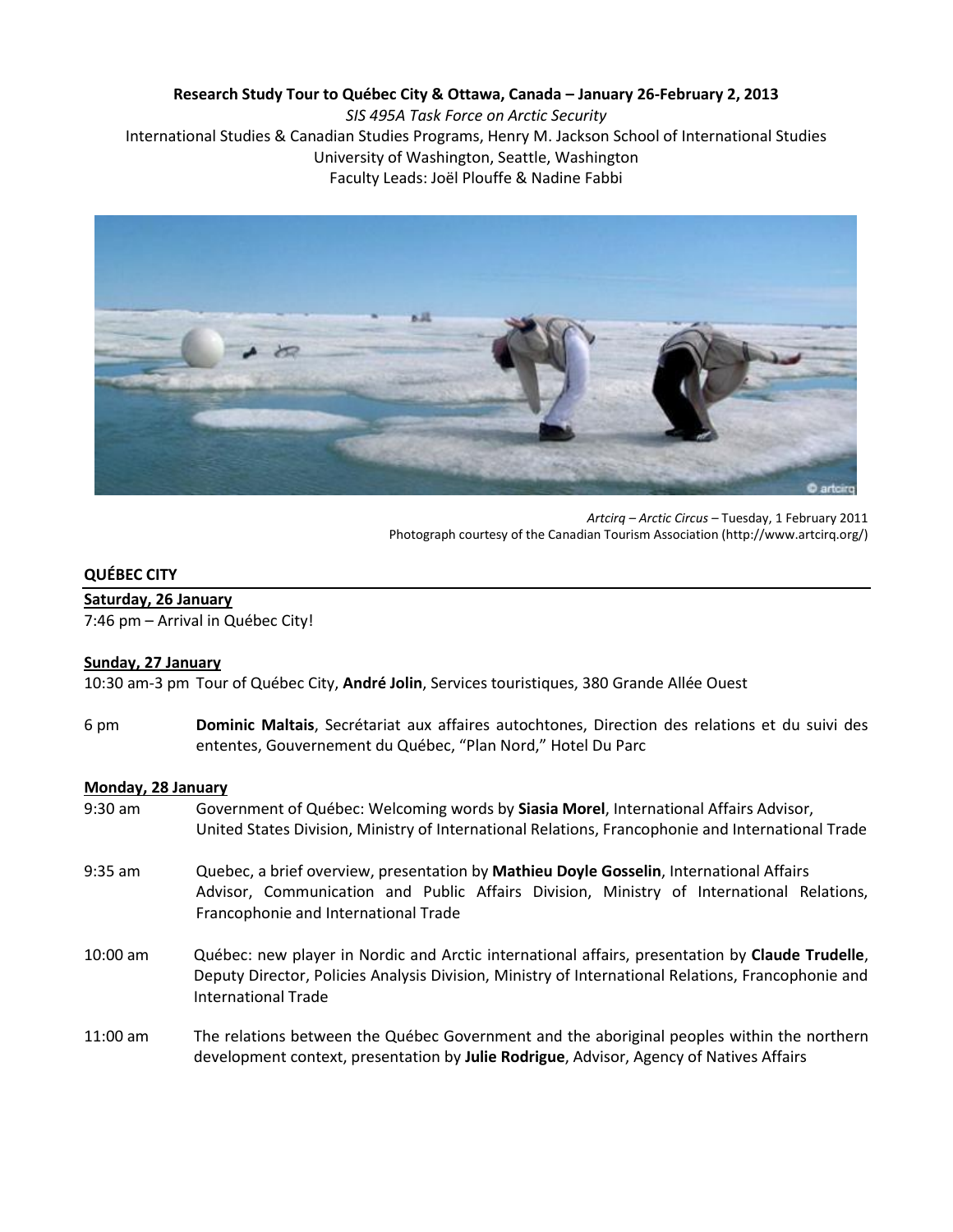- 12:00 p.m. Lunch with **Richard Daigneault**, International Affairs Advisor, National Assembly of Québec and **Ariadne Moisan**, Western States Desk Officer, United States Division, Ministry of International Relations, Francophonie and International Trade
- 1:30 p.m. Meeting with **Luc Ferland**, Member of Parliament for Ungava, Parti Québécois, Chair of the Committee on Institutions and Parliamentary Assistant to the Minister of Natural Resources (Northern Affairs file)
- 3:15 p.m. Private guided tour of the National Assembly
- 4-6:00 p.m. Discussion/reception, hosted by **John Mackay**, President and Director General, Société d'habitation du Québec (Québec Housing Corporation) and **Jean-François Arteau**, Vice-President, 1035 de la Chevrotière, 4<sup>th</sup> Floor
- Evening Free time

### **Tuesday, 29 January**

- 8:30-10:30 am **Donat Savoie**, Inuit, Circumpolar and Arctic Affairs, "Issues and Challenges in the Circumpolar World," Hotel Du Parc
- 11-Noon **Joë Lance**, Executive Assistant to the President of Makivik Corporation, "Makivik;" and, **Kitty Gordon**, Communications Officer, Makivik Corporation, "Nunavik Plan Parnasimautik," 555 rue Grande-Allée E.
- 12:15 p.m. Departure for Université Laval (taxis), lunch (on own) University Laval Cafeteria
- 1:25 pm **Université Laval/UW Arctic Task Force Symposium**, University Laval, Faculté de droit (Law Faculty), Pavillon Charles-De Koninck, 1030, avenue des Sciences-Humaines, Room DKN-2419
- 1:30 p.m. **Louis Fortier**, Professor of Oceanography, ArcticNet Scientific Director, University Laval, "Arctic Climate Change"
- 2:15 p.m **Thierry Rodon**, Associate Professor of Political Science, Chair of the Northern Sustainable Development Research Chair (Chaire de recherche sur le développement durable du Nord, Université Laval), "Inuit Governance in Canada and Greenland"
- 3 p.m. Health break
- 3:15 pm **Frédéric Lasserre**, Professor of Geography, University Laval. "Shipping, China and Arctic Geopolitics"
- 4 pm **Kristin Bartenstein**, Professor of Law, Faculty of Law, Université Laval, "Protecting the Marine Arctic and International Law"
- 4:30 pm Health Break
- 4:45 pm **Louis-Jacques Dorais**, Professeur titulaire, Département d'anthropologie, l'Université Laval, "Are Inuit Words for Leaders as Numerous as Inuit Words for Snow?"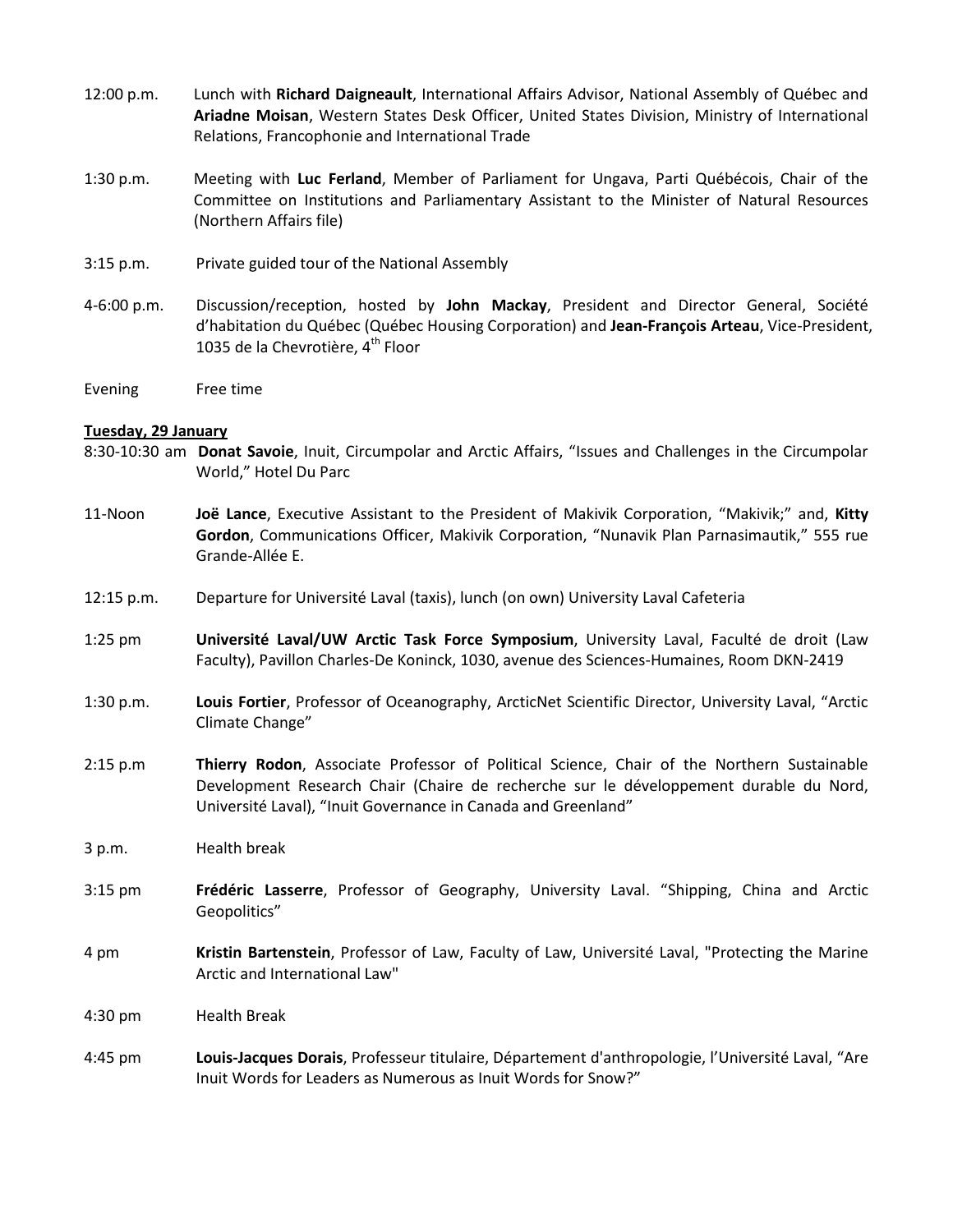- 6-8 pm ULaval Faculty of Law: Reception with UW students, Laval students, Laval Faculty and Maria Beauséjour from the Ministère des relations internationales, de la Francophonie et du Comerce Extérieur du Québec (MRIFCE). Sponsored by the Gouvernement du Québec.
- Evening Bus back to B&B on own, free time

## **OTTAWA**

| <b>Wednesday, 30 January</b> |                                                                                                                                                                                                                                                                                                                                                                                        |
|------------------------------|----------------------------------------------------------------------------------------------------------------------------------------------------------------------------------------------------------------------------------------------------------------------------------------------------------------------------------------------------------------------------------------|
| 7:45 am                      | Departure from Québec City by train to Ottawa                                                                                                                                                                                                                                                                                                                                          |
| $2:51$ pm                    | Arrival in Ottawa                                                                                                                                                                                                                                                                                                                                                                      |
|                              |                                                                                                                                                                                                                                                                                                                                                                                        |
| 6 pm                         | Barry Pottle, Inuk photographer, Nunatsiavut, "Foodland Security" including welcome<br>drumming, Ashbury House                                                                                                                                                                                                                                                                         |
| Thursday, 31 January         |                                                                                                                                                                                                                                                                                                                                                                                        |
| 7:45-9 am                    | Embassy of the United States of America, Lonzell 'Bud' Locklear, Special Advisor for Energy and<br>Environment; Robert L. Gandolfo, Captain, U.S. Coast Guard, Coast Guard Attaché; and,<br>Gretchen L. Tierje, Science & Technology Officer. 490 Sussex Drive, Ottawa.                                                                                                                |
|                              | 9:30-10:30 am Alexander Shestakov, Director, World Wildlife Fund, Global Arctic Programme; Marc-André<br>Dubois, Advisor, External Relations.                                                                                                                                                                                                                                          |
| 11-12:30 pm                  | Renée Sauvé, Director, Department of Fisheries and Oceans (DFO), International Affairs<br>Directorate, Global Marine and Northern Affairs Bureau, and Melissa Weber, Policy Analyst,<br>DFO. 200 Kent Street, Room 13W131                                                                                                                                                              |
|                              | 12:30-1:30 pm Lunch on own, Rideau Centre food court                                                                                                                                                                                                                                                                                                                                   |
| 1:45-3:15 pm                 | National Defense and Canadian Forces, Canadian Joint Operations Command, Brigadier General<br>Guy Hamel, Commander, Joint Task Force North (Yellowknife); and, Philippe Hébert, Director of<br>Policy and Development, Arctic File, 101 Colonel By Drive                                                                                                                               |
| 3:45-5 pm                    | Bernie Funston, Chairperson, Canadian Polar Commission, Marc Meloche, Senior Policy Analysis,<br>Canadian Polar Commission; Nick Xenos, Director of Arctic Science Policy and Integration,<br>Aboriginal Affairs and Northern Development Canada, Jean-Marie Beaulieu, Senior Science<br>Advisor, and Lori Wilkinson, Polar Continental Shelf Program, 1710-360 Albert Street, Ottawa. |
| Evening                      | Dinner on own, evening free                                                                                                                                                                                                                                                                                                                                                            |
| Friday, 1 February           |                                                                                                                                                                                                                                                                                                                                                                                        |
| 9-10 am                      | Inuit Tapiriit Kanatami, Stephen Hendrie, Executive Director, 75 Albert Street, Suite 1101                                                                                                                                                                                                                                                                                             |
| 10-11 am                     | Inuit Circumpolar Council, Leanna Ellsworth, Health and Climate Change Officer, 75 Albert<br>Street, Suite 1101                                                                                                                                                                                                                                                                        |

- 11 am Taxi to Conference Board of Canada (lunch for students graciously offered by the Conference Board of Canada, Center for the North).
- 11:45-1:30 pm Center for the North of the Conference Board of Canada, **Anja Jeffrey**, Director, Center for the North; **Siomonn Pulla**, Senior Research Associate, Center for the North; **Stefan Fournier**,